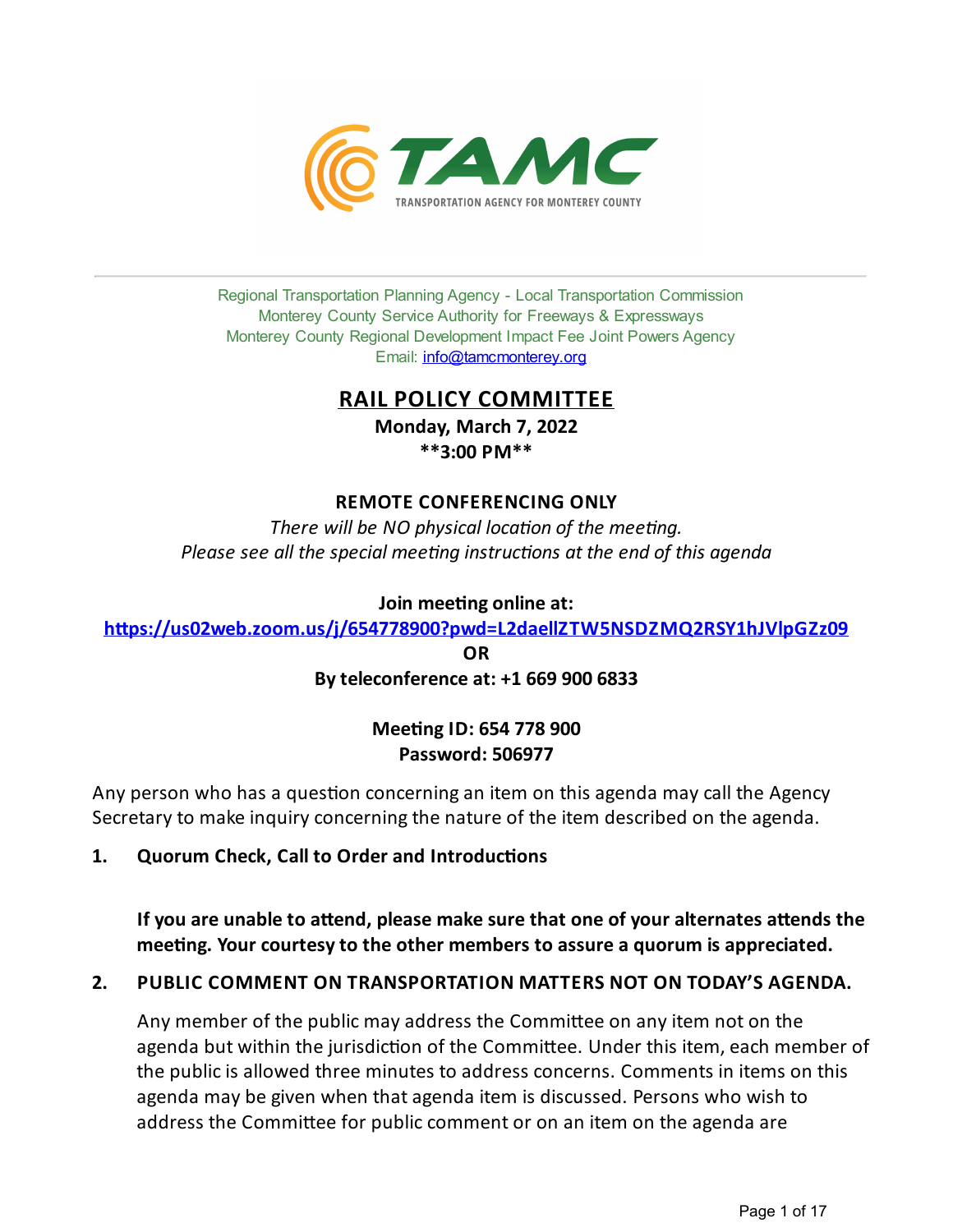encouraged to submit comments in writing to Maria at maria@tamcmonterey.org by 5:00 pm the Thursday before the meeting, and such comments will be distributed to the Committee before the meeting.

# **3. BEGINNING OF CONSENT AGENDA**

Approve the staff recommendations for items listed below by majority vote with one motion. Any member may pull an item off the Consent Agenda to be moved to the end of the CONSENT AGENDA for discussion and action.

**3.1. APPROVE** minutes of the Rail Policy Committee meeting of February 7, 2022.

**- Mon#el**

*The draft minutes of the February 7, 2022 Rail Policy Committee meeting are*  $a$ *ttached for review.* 

# **END OF CONSENT AGENDA**

**4. RECEIVE** update on SURF! Buswayand Bus Rapid Transit Project.

**- Bilse**

*Staff will give an update and status report on the SURF! Busway and Bus Rapid Transit (BRT) project. The proposed SURF! Buswayis a 6-mile bus-only corridor parallel to State Route 1 to beconstructed along the Monterey branch line rail right-of-way.*

**5. RECEIVE** update on the Salinas Rail Kick Start project.

**- Watson**

*Acvies on the Salinas Rail Kick Start project sincethelast updatein February include work related to transferring the properes acquired for Package 1 (Salinas Station access and circulation improvements) to the City of Salinas and design coordinaon efforts with keystakeholders on Packages 2 (Salinas layover facility)* **and 3 (Gilroy track connections).** 

**6. RECEIVE** update on the planned increase in passenger rail service along the coast corridor between San Francisco and Los Angeles.

**- Watson**

*Progress since the last update to this Committee in February includes a meeting of the Policy Commiee on February 25.*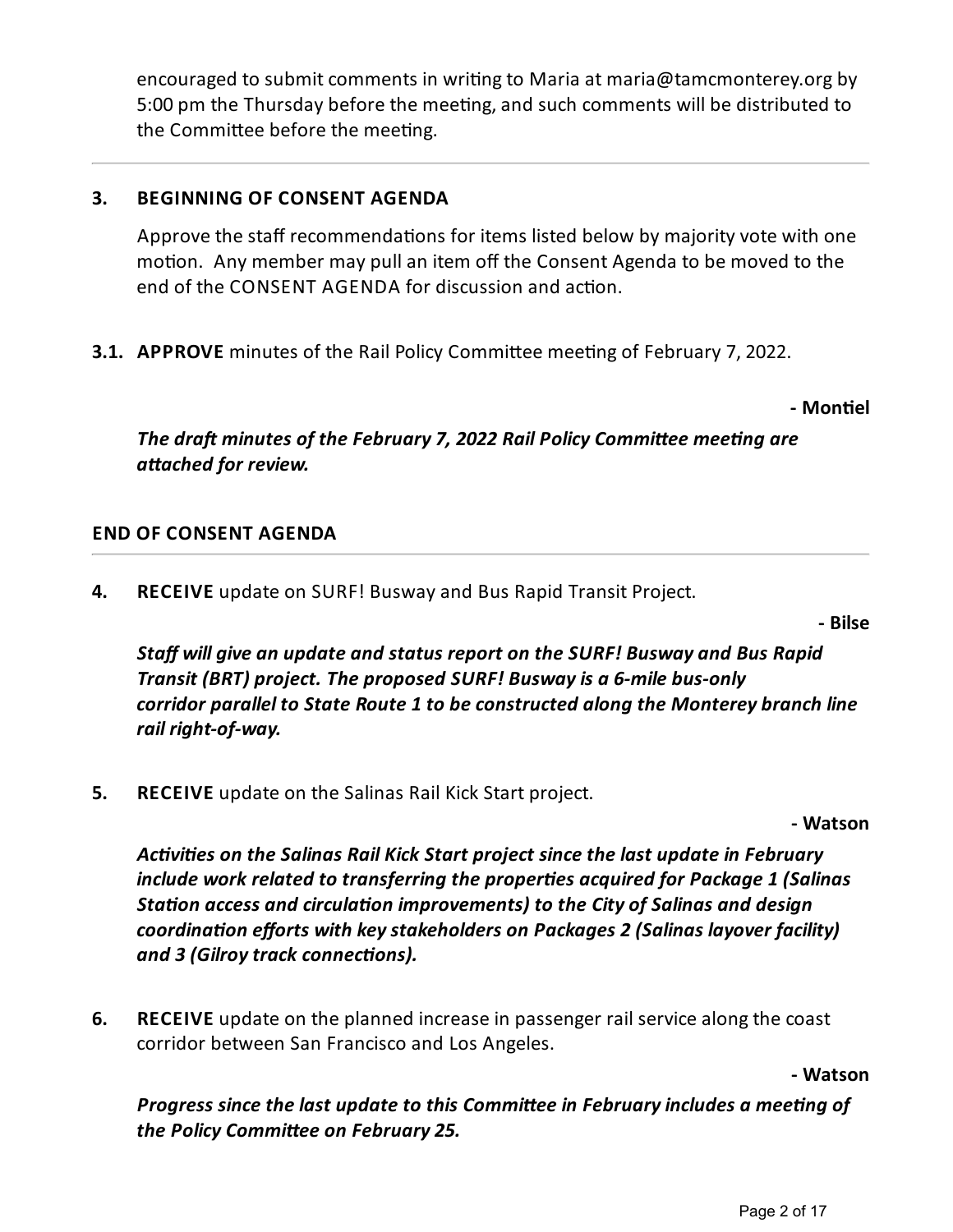**7. DISCUSS** how to conduct future Committee meetings.

**- Watson**

*It* is recommended that the Committee discuss how and where to conduct future in*person meengs, in light of thefact that the COVID-19 pandemic state of emergency declared by Governor Newsom, allowing the Transportaon Agency Board* of Directors and Committees to meet remotely, will expire on March 31, 2022.

- **8. ANNOUNCEMENTS and/or COMMENTS from Rail Policy Commi'ee members on matters** that they wish to put on future Committee agendas.
- **9. ADJOURN**

# **ANNOUNCEMENTS**

Next Rail Policy Committee meeting: **Monday, April 4, 2022 at 3:00 p.m.**

# **Ifyou have anyitems for the next agenda, please submit them to: Chris#na Watson, Rail Program Coordinator [Chris#na@tamcmonterey.org](mailto:Christina@tamcmonterey.org)**

Important Meeting Information

Remote Meetings: On March 12, 2020, Governor Newsom issued Executive Order N-25-20, which enhanced State and Local Governments ability to respond to COVID-19 Pandemic based on Guidance for Gatherings issued by the California Department of Public Health. The Executive Order specifically allowed local legislative bodies to hold meetings via teleconference and to make meetings accessible electronically, in order to protect public health. That order expired on September 30, 2021. Governor Newsom has now signed AB 361, and the TAMC Board of Directors approved a resolution to enact AB 361 on September 22, 2021. This legislation permits teleconferencing for Brown Act meetings during a state of emergency. Thus, TAMC meetings will convene remotely, until further notice. For remote meetings, the public is strongly encouraged to use the Zoom app for best reception. Prior to the meeting, participants should download the Zoom app at:  $\frac{https://zoom.us/download. A link to simplified instruction for the use of the Zoom app is:$ https://blog.zoom.us/wordpress/2018/07/03/video-communications-best-practice-guide/

Remote Meeting Public Comment: Due to current circumstances, there may be limited opportunity to provide verbal comments during remote meetings. Persons who wish to address the Committee for public comment or on an item on the agenda are encouraged to submit comments in writing to [maria@tamcmonterey.org](mailto:maria@tamcmonterey.org) by 5:00pm the Monday before the meeting. Such comments will be distributed to the Committee before the meeting.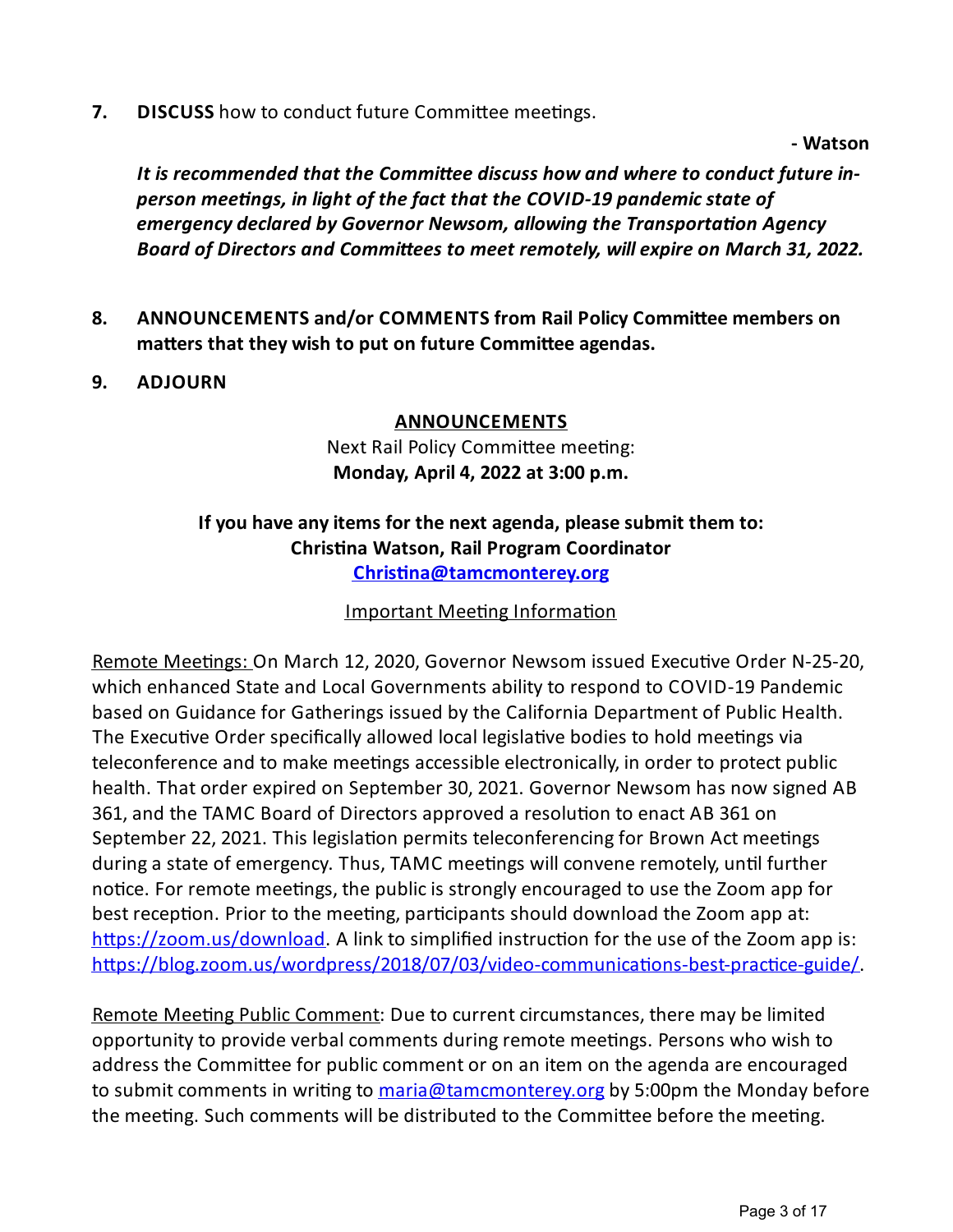Members of the public participating by Zoom are instructed to be on mute during the proceedings and to speak only when public comment is allowed, after requesting and receiving recognition from the Chair.

Agenda Packet and Documents: Any person who has a question concerning an item on this agenda may call or email the Agency office to make inquiry concerning the nature of the item described on the agenda. Complete agenda packets are on display online at the Transportation Agency for Monterey County website. Documents relating to an item on the open session that are distributed to the Committee less than 72 hours prior to the meeting shall be available for public review at the Agency website. Agency contact information is as follows:

Transportation Agency for Monterey County www.tamcmonterey.org Office is closed an all employees are working remotely until further notice TEL: 831-775-0903 EMAIL: info@tamcmonterey.org

Agenda Items: The agenda will be prepared by Agency staff and will close at noon nine (9) working days before the regular meeting. Any member of the Committee may request in writing an item to appear on the agenda. The request shall be made by the agenda deadline and any supporting papers must be furnished by that time or be readily available.

Alternative Agenda Format and Auxiliary Aids: If requested, the agenda shall be made available in appropriate alternative formats to persons with a disability, as required by Section 202 of the Americans with Disabilities Act of 1990 (42 USC Sec. 12132), and the federal rules and regulations adopted in implementation thereof. Individuals requesting a disability-related modification or accommodation, including auxiliary aids or services, may contact Transportation Agency staff at 831-775-0903. Auxiliary aids or services include wheelchair accessible facilities, sign language interpreters, Spanish language interpreters, and printed materials in large print, Braille or on disk. These requests may be made bya person with a disability who requires a modification or accommodation in order to participate in the public meeting and should be made at least 72 hours before the meeting. All reasonable efforts will be made to accommodate the request.

# **CORRESPONDENCE, REPORTS, MEDIA CLIPPINGS**

- **C** 1. **RECEIVE** correspondence attached online.
- **C 2. RECEIVE** reports attached online.
- **C 3. RECEIVE** media clippings attached online.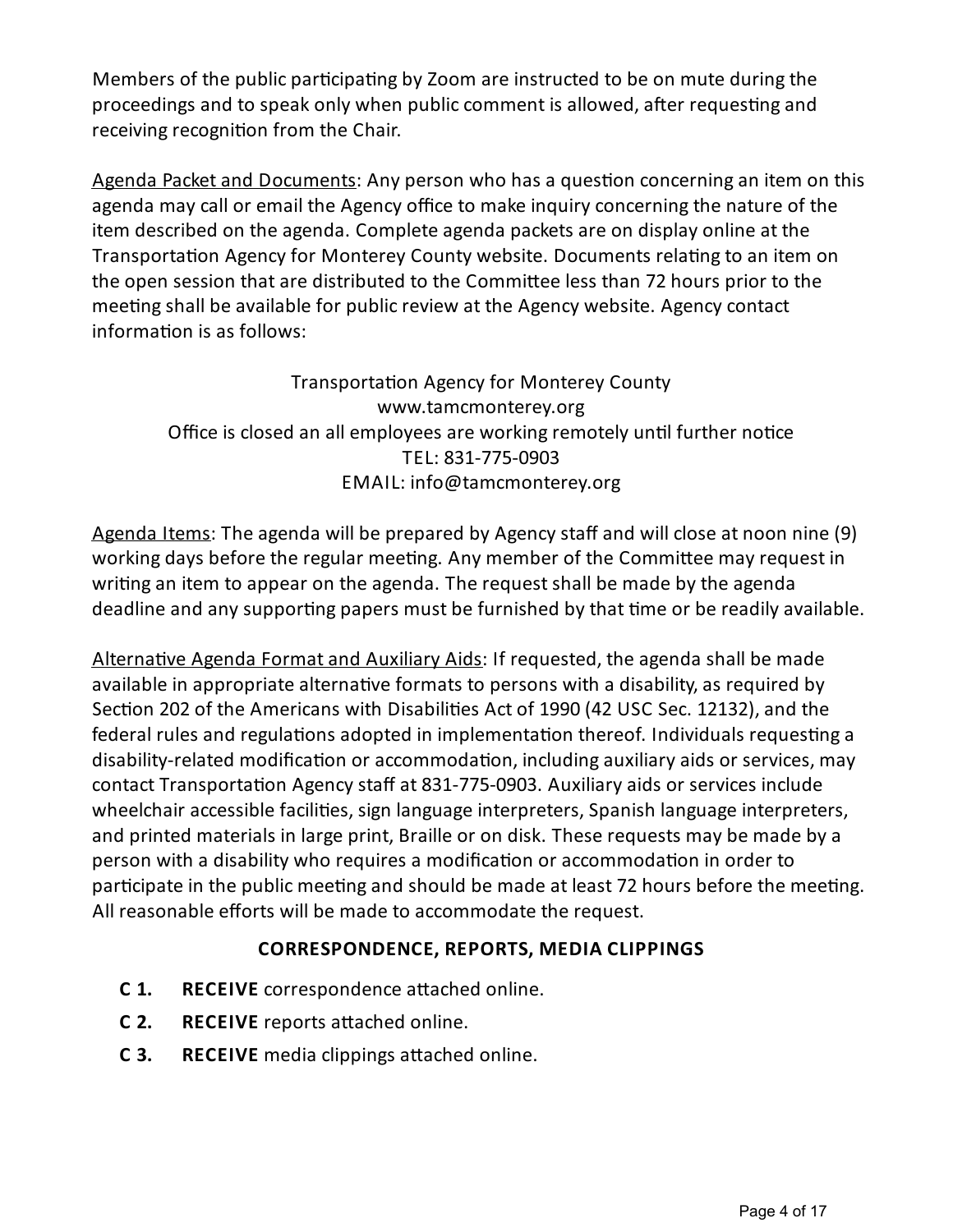

# *Memorandum*

| Subject:             | <b>Draft February RPC Minutes</b>       |
|----------------------|-----------------------------------------|
| <b>Meeting Date:</b> | March 7, 2022                           |
| From:                | Maria Montiel, Administrative Assistant |
| To:                  | Rail Policy Committee                   |

#### **RECOMMENDED ACTION:**

APPROVE minutes of the Rail Policy Committee meeting of February 7, 2022.

### **SUMMARY:**

The draft minutes of the February 7, 2022 Rail Policy Committee meeting are attached for review.

### ATTACHMENTS:

Draft February RPC Minutes  $\mathbf D$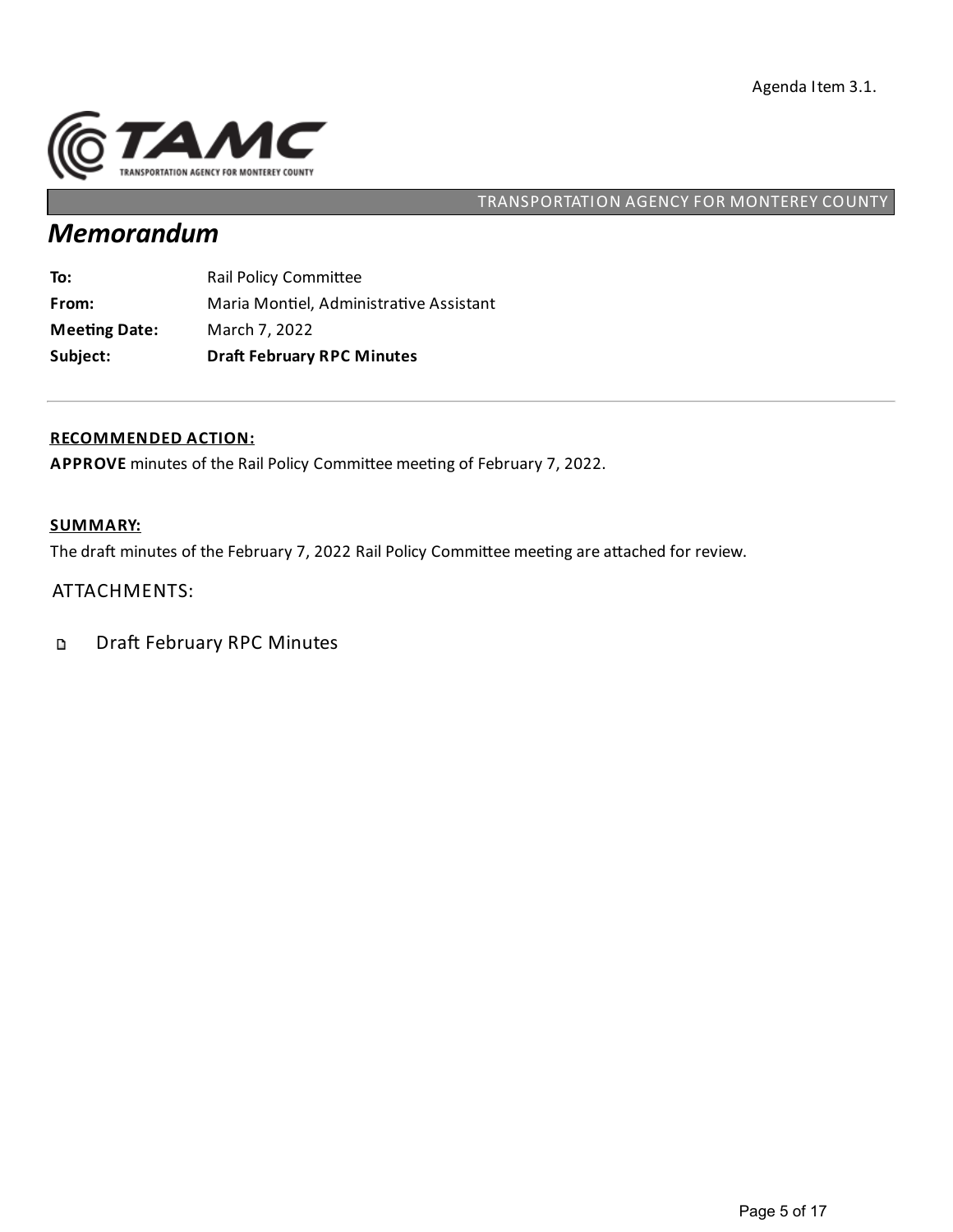|                                                   |                  |            |            |            |                  |                                          | TRANSPORTATION AGENCY FOR MONTEREY COUNTY (TAMC) |            |            |                  |            |            |
|---------------------------------------------------|------------------|------------|------------|------------|------------------|------------------------------------------|--------------------------------------------------|------------|------------|------------------|------------|------------|
|                                                   |                  |            |            |            |                  | <b>RAIL POLICY COMMITTEE MEETING</b>     |                                                  |            |            |                  |            |            |
|                                                   |                  |            |            |            |                  |                                          |                                                  |            |            |                  |            |            |
|                                                   |                  |            |            |            |                  | <b>DRAFT</b> Minutes of February 7, 2022 |                                                  |            |            |                  |            |            |
|                                                   |                  |            |            |            |                  |                                          | <b>Transportation Agency for Monterey County</b> |            |            |                  |            |            |
|                                                   |                  |            |            |            |                  |                                          | ZOOM REMOTE VIDEO/PHONE CONFERENCE ONLY          |            |            |                  |            |            |
|                                                   | <b>MAR</b>       | <b>APR</b> | <b>MAY</b> | <b>JUN</b> | <b>JUL</b>       | <b>AUG</b>                               | <b>SEP</b>                                       | <b>OCT</b> | <b>NOV</b> | <b>DEC</b>       | <b>JAN</b> | <b>FEB</b> |
|                                                   | 21               | 21         | 21         | 21         | 21               | 21                                       | 21                                               | 21         | 21         | 21               | 22         | 22         |
| L. Alejo, Dist. 1                                 | $\mathcal{C}$    | P(A)       | P(A)       | P(A)       | $\boldsymbol{N}$ | P(A)                                     | P(A)                                             | P(A)       | P(A)       | $\boldsymbol{N}$ | P(A)       | E          |
| (L. Gonzalez, J. Gomez)                           |                  |            |            |            |                  |                                          |                                                  |            |            |                  |            |            |
| J. Phillips, Dist. 2                              | Α                | P(A)       | P(A)       | P(A)       | $\boldsymbol{o}$ | P(A)                                     | $\overline{\phantom{a}}$                         | P(A)       | P(A)       | O                | P(A)       | P(A)       |
| (J. Stratton, C. Link)                            |                  |            |            |            |                  |                                          |                                                  |            |            |                  |            |            |
| W. Askew, Dist. 4                                 | $\boldsymbol{N}$ | P(A)       | P(A)       | P(A)       |                  | E                                        | P(A)                                             | P          | P(A)       |                  | P          | P(A)       |
| (Y. Anderson)                                     |                  |            |            |            |                  |                                          |                                                  |            |            |                  |            |            |
| M. Adams, Dist. 5,<br>(S. Hardgrave, C. Courtney) | $\epsilon$       | P(A)       | P(A)       | P(A)       | M                | P(A)                                     | P(A)                                             | P(A)       | E          | М                | P(A)       | P(A)       |
| M. LeBarre, King City, Chair                      | E                | P          | P          | P          | Ε                | P                                        | P                                                | P          | P          | Ε                | P          | P          |
| (C. DeLeon)                                       |                  |            |            |            |                  |                                          |                                                  |            |            |                  |            |            |
| C. Medina Dirksen, Marina                         | L                | Α          | A          | P(A)       | $\pmb{E}$        | P                                        | P                                                | P          | P(A)       | E                | Α          | Α          |
| (B. Delgado)                                      |                  |            |            |            |                  |                                          |                                                  |            |            |                  |            |            |
| E. Smith, Monterey                                | L                | P          | P          | E          | $\tau$           | E                                        | P                                                | Α          | P          | $\tau$           | P          | P          |
| (D. Albert, A. Renny)                             |                  |            |            |            |                  |                                          |                                                  |            |            |                  |            |            |
| K. Craig, Salinas,                                | E                | P          | P          | ${\sf P}$  | $\mathbf{I}$     | P                                        | Α                                                | P          | P          | T                | Α          | Α          |
| (C. Cromeenes)                                    |                  |            |            |            |                  |                                          |                                                  |            |            |                  |            |            |
| G. Hawthorne, Sand City                           | D                | P(A)       | P(A)       | P(A)       | $\boldsymbol{N}$ | P(A)                                     | P(A)                                             | P(A)       | P(A)       | N                | P(A)       | P(A)       |
| (J. Blackwelder, K. Cruz)                         |                  |            |            |            |                  |                                          |                                                  |            |            |                  |            |            |
| I. Oglesby, Seaside                               |                  | P          | P          | P          | G                | P                                        | P                                                | P          | P          | G                | P          | P          |
| (D. Pacheco)                                      |                  |            |            |            |                  |                                          |                                                  |            |            |                  |            |            |
| A. Chavez, Soledad                                |                  | A          | ${\sf P}$  | P          |                  | P                                        | A                                                | A          | P          |                  | A          | P          |
| (F. Ledesma)                                      |                  |            |            |            |                  |                                          |                                                  |            |            |                  |            |            |
| D. Potter, At Large                               |                  | P          | P          | P          |                  | P                                        | P                                                | Α          | E          |                  | P          | P          |
| Member, Vice Chair                                |                  |            |            |            |                  |                                          |                                                  |            |            |                  |            |            |
| M. Twomey, AMBAG                                  |                  | P(A)       | P(A)       | P(A)       |                  | P(A)                                     | P(A)                                             | P(A)       | P(A)       |                  | P(A)       | P(A)       |
| (H. Adamson,<br>P. Hierling)                      |                  |            |            |            |                  |                                          |                                                  |            |            |                  |            |            |
| O. Monroy-Ochoa,                                  |                  | Α          | A          | Α          |                  | A                                        | P                                                | P          | А          |                  | Α          | Α          |
| <b>Caltrans District 5</b>                        |                  |            |            |            |                  |                                          |                                                  |            |            |                  |            |            |
| C. Sedoryk, MST                                   |                  | P(A)       | P(A)       | P(A)       |                  | P(A)                                     | P(A)                                             | P(A)       | Ε          |                  | P(A)       | P(A)       |
| (L. Rheinheimer)                                  |                  |            |            |            |                  |                                          |                                                  |            |            |                  |            |            |
| <b>STAFF</b>                                      |                  |            |            |            |                  |                                          |                                                  |            |            |                  |            |            |
| T. Muck,                                          |                  | P          | ${\sf P}$  | ${\sf P}$  |                  | P                                        | P                                                | P          | P          |                  | P          | P          |
| <b>Executive Director</b>                         |                  |            |            |            |                  |                                          |                                                  |            |            |                  |            |            |
| C. Watson,                                        |                  | P          | P          | P          |                  | P                                        | P                                                | P          | P          |                  | P          | P          |
| Director of Planning                              |                  |            |            |            |                  |                                          |                                                  |            |            |                  |            |            |
| M. Zeller,                                        |                  | P          | P          | E          |                  | P                                        | P                                                | P          | P          |                  | P          | P          |
| Director of Programming &                         |                  |            |            |            |                  |                                          |                                                  |            |            |                  |            |            |
| Project Delivery                                  |                  |            |            |            |                  |                                          |                                                  |            |            |                  |            |            |
| T. Wright,                                        |                  | P          | A          | P          |                  | Α                                        | A                                                | Α          | Α          |                  | Α          | Α          |
| <b>Outreach Coordinator</b>                       |                  |            |            |            |                  |                                          |                                                  |            |            |                  |            |            |
| M. Montiel                                        |                  | P          | P          | P          |                  | P                                        | P                                                | P          | P          |                  | P          | P          |
| Admin Assistant                                   |                  | P          | P          | ${\sf P}$  |                  | P                                        |                                                  |            | P          |                  |            | P          |
| L. Williamson,<br>Senior Engineer                 |                  |            |            |            |                  |                                          | P                                                | P          |            |                  | P          |            |
| D. Bilse,                                         |                  | P          | A          | Α          |                  | Α                                        | A                                                | Α          | P          |                  | P          | P          |
| <b>Principal Engineer</b>                         |                  |            |            |            |                  |                                          |                                                  |            |            |                  |            |            |
| A. Guther                                         |                  |            |            |            |                  |                                          |                                                  |            | P          |                  | P          | P          |
| Assis. Transp. Planner                            |                  |            |            |            |                  |                                          |                                                  |            |            |                  |            |            |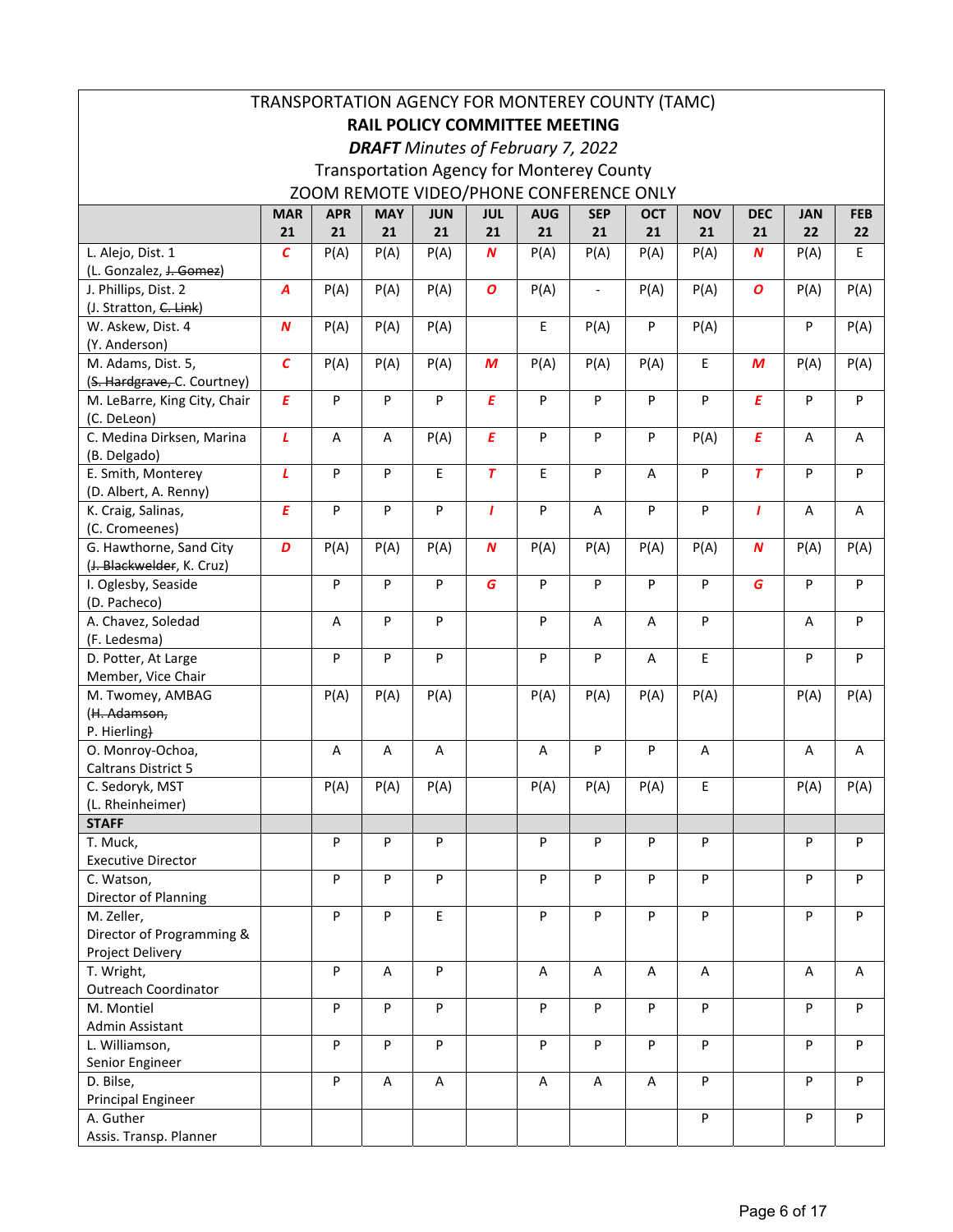*TC: via teleconference; VC: via video conference* 

P = Present A = Absent P(A) = alternate present E = Excused

#### **1. QUORUM CHECK AND CALL TO ORDER**

Chair LeBarre called the meeting to order at 3:01 p.m. A quorum was established.

| Benson Kwong                    | Caltrans | Tarah Brady | Caltrans |
|---------------------------------|----------|-------------|----------|
| <b>Shannon Simonds</b> Caltrans |          |             |          |

# **2. PUBLIC COMMENTS**

None

#### **3. CONSENT AGENDA**

- **M/S/C**  Potter/Smith/unanimous
- **3.1**  Approved minutes of the January 10, 2022 Rail Policy Committee meeting.
- **3.2**  Received update on the planned increase in passenger rail service along the coast corridor between San Francisco and Los Angeles.  **END OF CONSENT AGENDA**

#### **4. RAIL POLICY COMMITTEE ELECTIONS**

The Committee held elections for Chair and Vice Chair for 2022‐24.

Christina Watson, Director of Planning, noted that bylaws call for the Rail Policy Committee to elect a Chair and Vice Chair in February of every even year.

### **M/S/C**  Potter / Oglesby / unanimous

Committee Member Potter made a motion, seconded by Committee Member Oglesby, to nominate Mike LeBarre to continue to Chair the Rail Policy Committee.

#### **M/S/C** Smith / Cruz / unanimous

Committee Member Smith made a motion, seconded by Committee Alternate Cruz, to nominate Dave Potter as Vice Chair for the Rail Policy Committee.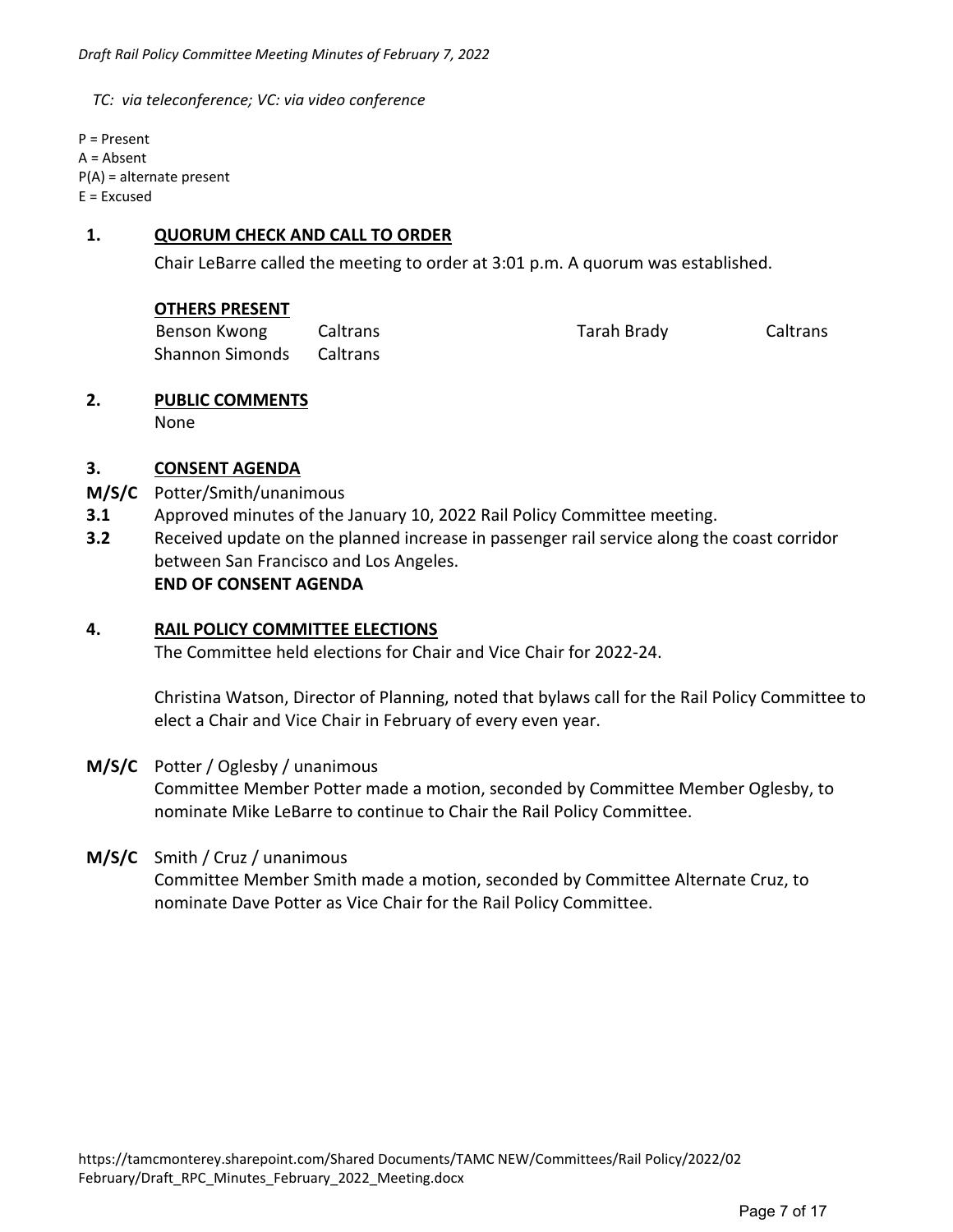#### **5. SALINAS RAIL KICK START PROJECT UPDATE**

The Committee received an update on the Salinas Rail Kick Start project.

Christina Watson, Director of Planning, reported that the Agency filed a Notice of Completion for the Package 1 construction.

Mike Zeller, Director of Programming and Project Delivery, reported that staff continues to coordinate with the California Transportation Commission (CTC) and the City of Salinas on the logistics to transfer ownership of the completed project to the City of Salinas. He noted that the land transfer must be approved by the CTC. Mr. Zeller noted that it will go to the CTC for approval at the March meeting.

Mr. Zeller reported that the Agency is pursuing the acquisition of five privately‐owned parcels for the layover facility for Package 2. He noted that four have settlement agreements and one is in negotiations with the property owners to reach agreement before June 2022. He noted that the TAMC Board approved the contract with Bender Rosenthal to assist with Union Pacific Railroad property acquisition.

Ms. Watson reported that the design plans are under review now and that staff continues to work on a Memorandum of Understanding (MOU) with Gilroy and Santa Clara Valley Transportation Authority (VTA), hoping to bring it to the March Board for adoption.

### **6. ANNOUNCEMENTS AND/OR COMMENTS FROM COMMITTEE MEMBERS**  None

#### **7. ADJOURN**

Chair LeBarre adjourned the meeting at 3:19 p.m.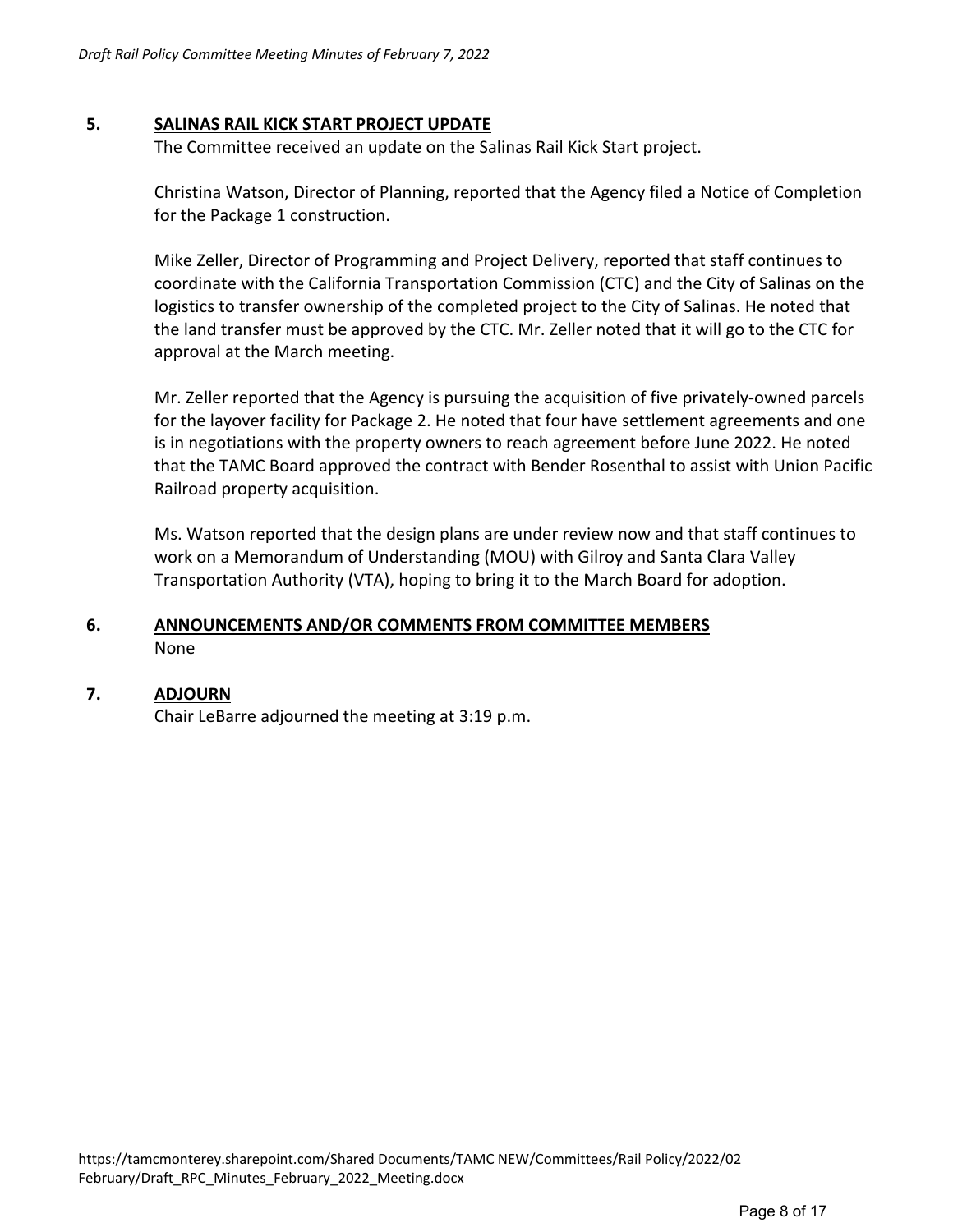

# *Memorandum*

| Subject:             | <b>SURF! Busway and Bus Rapid Transit Project Update</b> |
|----------------------|----------------------------------------------------------|
| <b>Meeting Date:</b> | March 7, 2022                                            |
| From:                | Doug Bilse, Principal Engineer                           |
| To:                  | <b>Rail Policy Committee</b>                             |

#### **RECOMMENDED ACTION:**

**RECEIVE** update on SURF! Busway and Bus Rapid Transit Project.

#### **SUMMARY:**

Staff willgive an update and status report on the SURF! Busway and Bus Rapid Transit (BRT) project. The proposed SURF! Busway is a 6-mile bus-only corridor parallel to State Route 1 to be constructed along the Monterey branch line rail right-of-way.

#### **FINANCIAL IMPACT:**

Measure X allocates \$15 million for the SURF! Busway and Bus Rapid Transit (BRT) project. Monterey Salinas Transit (MST) is in the process of completing an application to the Federal Transit Administration (FTA) to request Capital Investment Grant (CIG) funding (also known as "new starts"). MST recently received a \$405,000 grant to evaluate transit-oriented development opportunities along the corridor and is considering applications for Transit and Intercity Rail Capital Program (TIRCP) and the Rebuilding American Infrastructure with Sustainability and Equity (RAISE) grant programs.

#### **DISCUSSION:**

The proposed SURF! Busway and BRT project is a 6-mile bus-only corridor parallel to State Route 1 to be constructed along the Monterey Branch line rail right-of-way. It will provide direct transit links to Marina, Sand City, and Seaside communities. The SURF! project is expected to reduce travel times for bus rapid transit service. The improved travel time and reliability can significantly increased ridership on the numerous transit lines expected to use the SURF! Busway.

This project is part of a larger effort to build a modern mobility network for the Monterey Peninsula and beyond. The SURF! Busway is planned to link to future bus rapid transit lines serving Salinas and the Monterey Peninsula. Several improvements to bike facilities will be constructed as part of this project. MST is leading the project and the Transportation Agency is providing project management support and design oversight.

MSTrecently contracted with Kimley-Horn to complete the final design phase. This work will include significant public outreach with community members and other project stakeholders. MST staff is also working with the consultant team to develop ridership estimates and other information needed to submit future grant applications. Staff will provide a verbal update to the Committee at the meeting.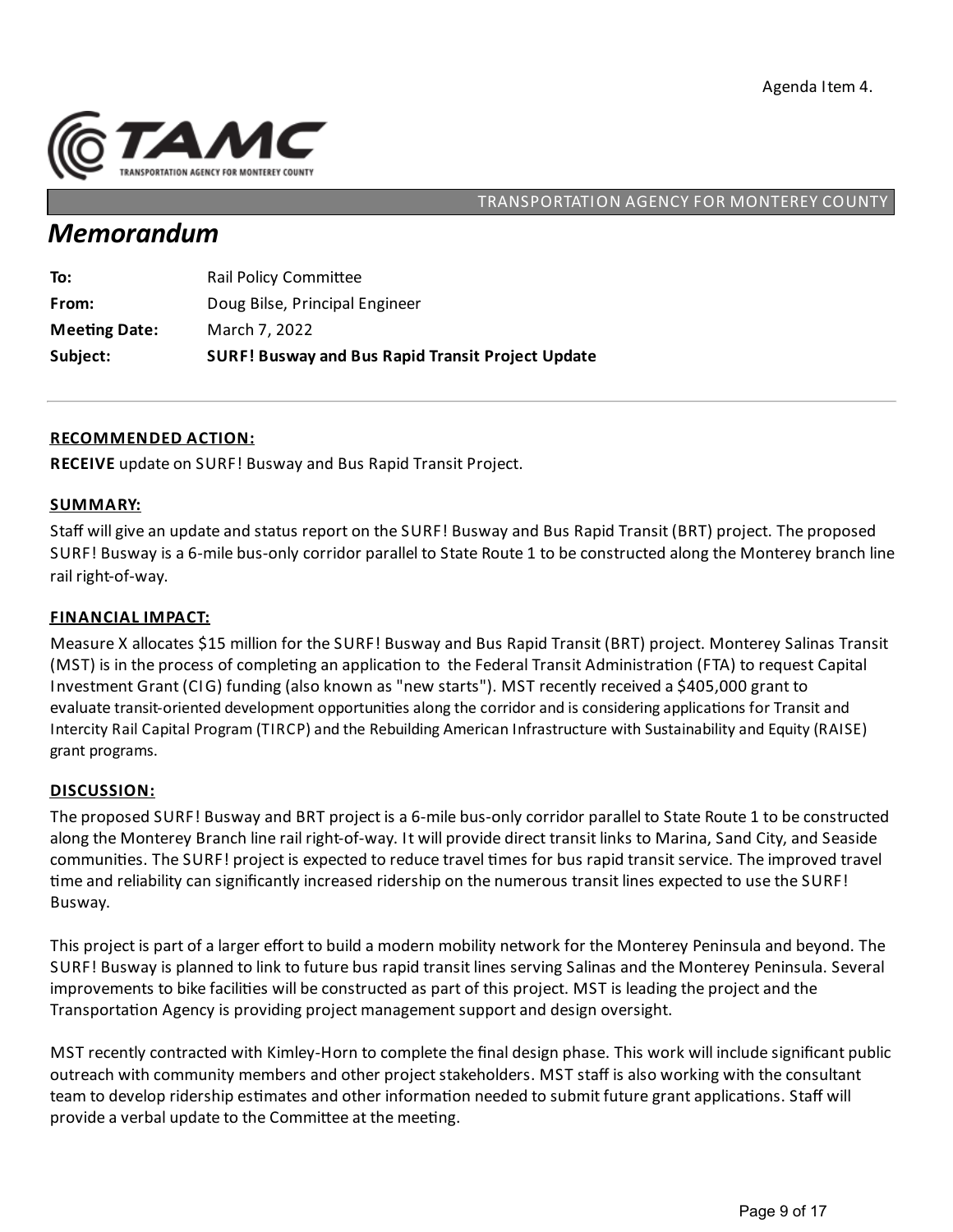

# *Memorandum*

| Subject:             | <b>Salinas Rail Kick Start Project Update</b> |
|----------------------|-----------------------------------------------|
| <b>Meeting Date:</b> | March 7, 2022                                 |
| From:                | Christina Watson, Director of Planning        |
| To:                  | <b>Rail Policy Committee</b>                  |

#### **RECOMMENDED ACTION:**

**RECEIVE** update on the Salinas Rail Kick Start project.

#### **SUMMARY:**

Activities on the Salinas Rail Kick Start project since the last update in February include work related to transferring the properties acquired for Package 1 (Salinas Station access and circulation improvements) to the City of Salinas and design coordination efforts with key stakeholders on Packages 2 (Salinas layover facility) and 3 (Gilroy track connections).

#### **FINANCIAL IMPACT:**

The capital cost of the Monterey County Rail Extension project, Phase 1, Salinas Kick Start project (the Salinas station and improvements in Santa Clara County), is estimated at \$81 million. The Kick Start project is proceeding with secured state funding under the adopted state environmental clearance.

#### **DISCUSSION:**

The Monterey County Rail Extension Project will extend passenger rail service from Santa Clara County south to Salinas. TAMC is pursuing a phased implementation of the Project. Phase 1, known as the Kick Start Project, includes Salinas train station circulation improvements, a train layover facility in Salinas, and track improvements at the Gilroy station and between Salinas and Gilroy. The Kick Start Project has wrapped up construction of Package 1, improvements at the Salinas train station. The layover facility (Package 2) and track improvements (Package 3) are now in final design.

### **Construction of Package 1: Salinas Station Improvements**

Package 1 construction is complete and has been awarded the American Council of Engineering Companies California honor award and the American Public Works Association Monterey Bay Chapter project of the year award.

TAMC staff is coordinating with Caltrans and the City of Salinas on the logistics to transfer ownership of the completed project to the City, pursuant to the adopted Memorandum of Understanding. The land transfer must be approved by the California Transportation Commission (CTC) to empower the City and TAMC to approve transfer agreements. The CTC is requiring the City to commit to replacing any parking spaces used for future development in a location walking distance from the station. Staff will provide a verbal update at the Committee meeting.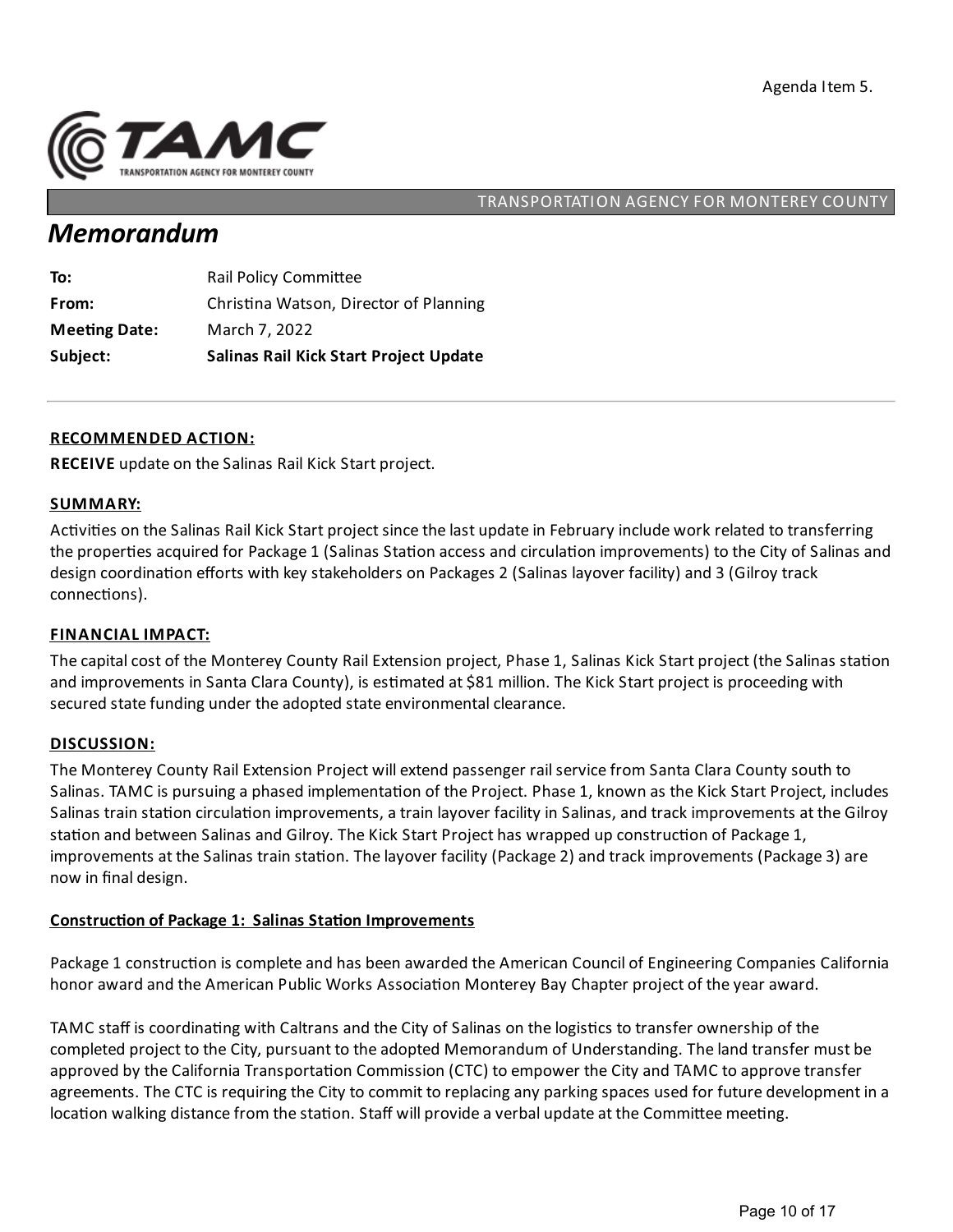# **Property Acquisi on for Package 2:Salinas Layover Facility**

On December 4, 2019, the Transportation Agency Board approved Resolutions of Necessity on portions of four parcels and one full parcel needed for the Salinas layover facility. TAMC staff continues to oversee the right-of-way special counsel Meyers Nave to further negotiations and finalize the remaining acquisitions in Salinas, and the team of Bender Rosenthal and Nossaman for Union Pacific property access negotiations.

# **Final Design for Package 2 and Package 3: Gilroy Sta on & TrackImprovements; Opera ons Scenarios**

HDR Engineering prepared the 90% plans, specifications and estimates for stakeholder review on November 8. Comments were due from partner agencies by January 7. HDR is now working on respondingto comments, with the goal of preparing 100% plans by August.

The final design team held the following meetings to further the project's design:

- Amtrak February 24
- Caltrans and Caltrain February 16
- City of Gilroy and Santa Clara Valley Transportation Authority (VTA) February 14
- City of Salinas February 23
- Northern California Rail Megaregion Working Group February 8

Documents the team is preparing for future Committee/Board approval include the following:

- Memorandum of Understanding between TAMC and Caltrain outlining the process towards an operating agreement.
- Memorandum of Understanding among TAMC, VTA and Gilroy for improvements near the Gilroy train station to support the extension of passenger rail service south from Gilroy.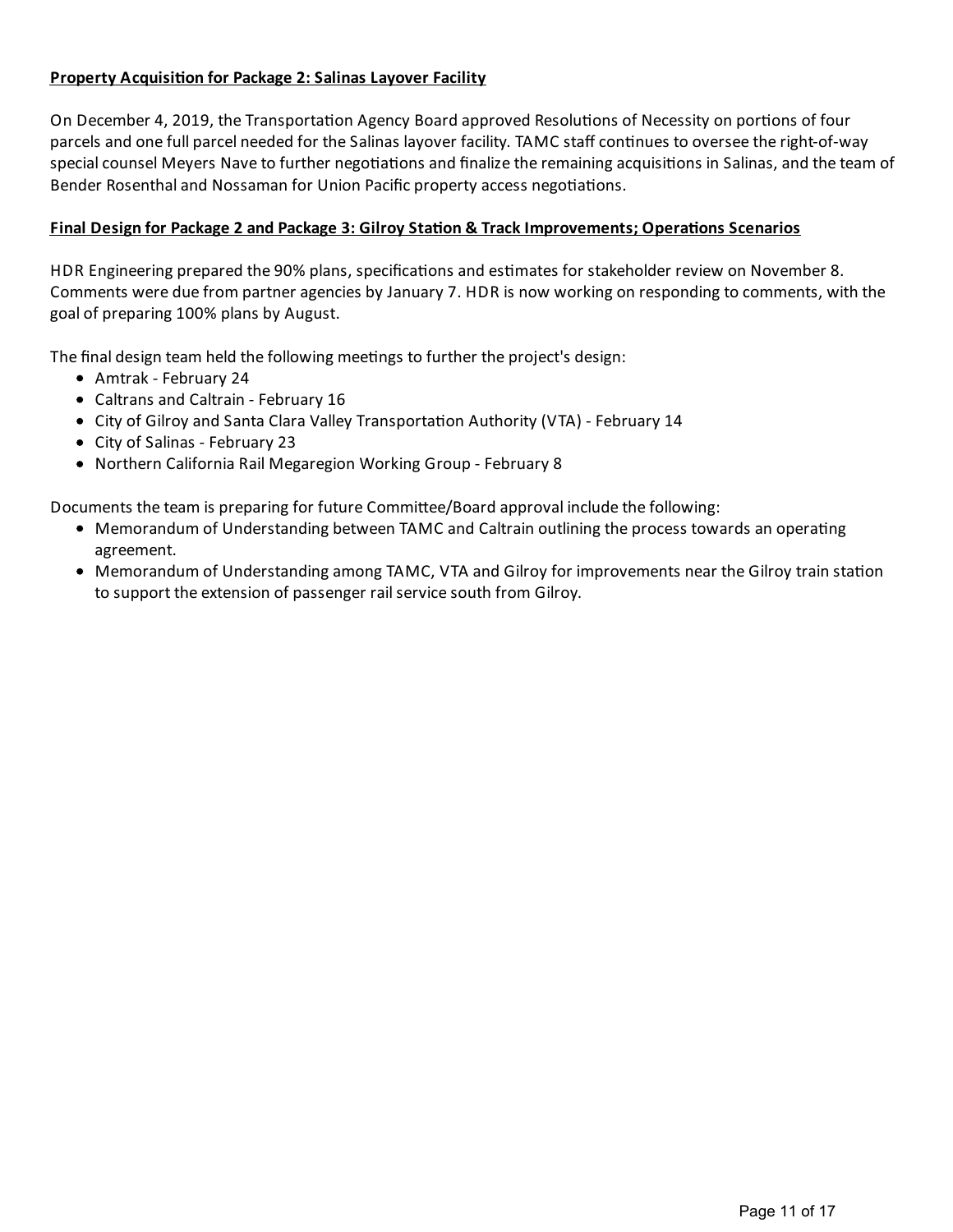

# *Memorandum*

| Subject:             | <b>Coast Corridor Rail Project Update</b> |
|----------------------|-------------------------------------------|
| <b>Meeting Date:</b> | March 7, 2022                             |
| From:                | Christina Watson, Director of Planning    |
| To:                  | <b>Rail Policy Committee</b>              |

#### **RECOMMENDED ACTION:**

RECEIVE update on the planned increase in passenger rail service along the coast corridor between San Francisco and Los Angeles.

#### **SUMMARY:**

Progress since the last update to this Committee in February includes a meeting of the Policy Committee on February 25.

#### **FINANCIAL IMPACT:**

The Coast Rail project capital and operation costs are under evaluation.

#### **DISCUSSION:**

The Coast Rail Coordinating Council (CRCC) is a multi-agency advisory and planning organization focused on improving the rail corridor between Los Angeles and the San Francisco bay area along the California Central Coast. Members of Council include all regional transportation planning agencies along the Central Coast – all of which have a strong interest in improving rail service and the rail infrastructure along the Central Coast's portion of the California Coast Passenger Rail Corridor.

The Policy Committee had a meeting on February 25; staff and Committee members will provide a verbal update at the meeting.

#### ATTACHMENTS:

**CRCC Meeting Schedule** D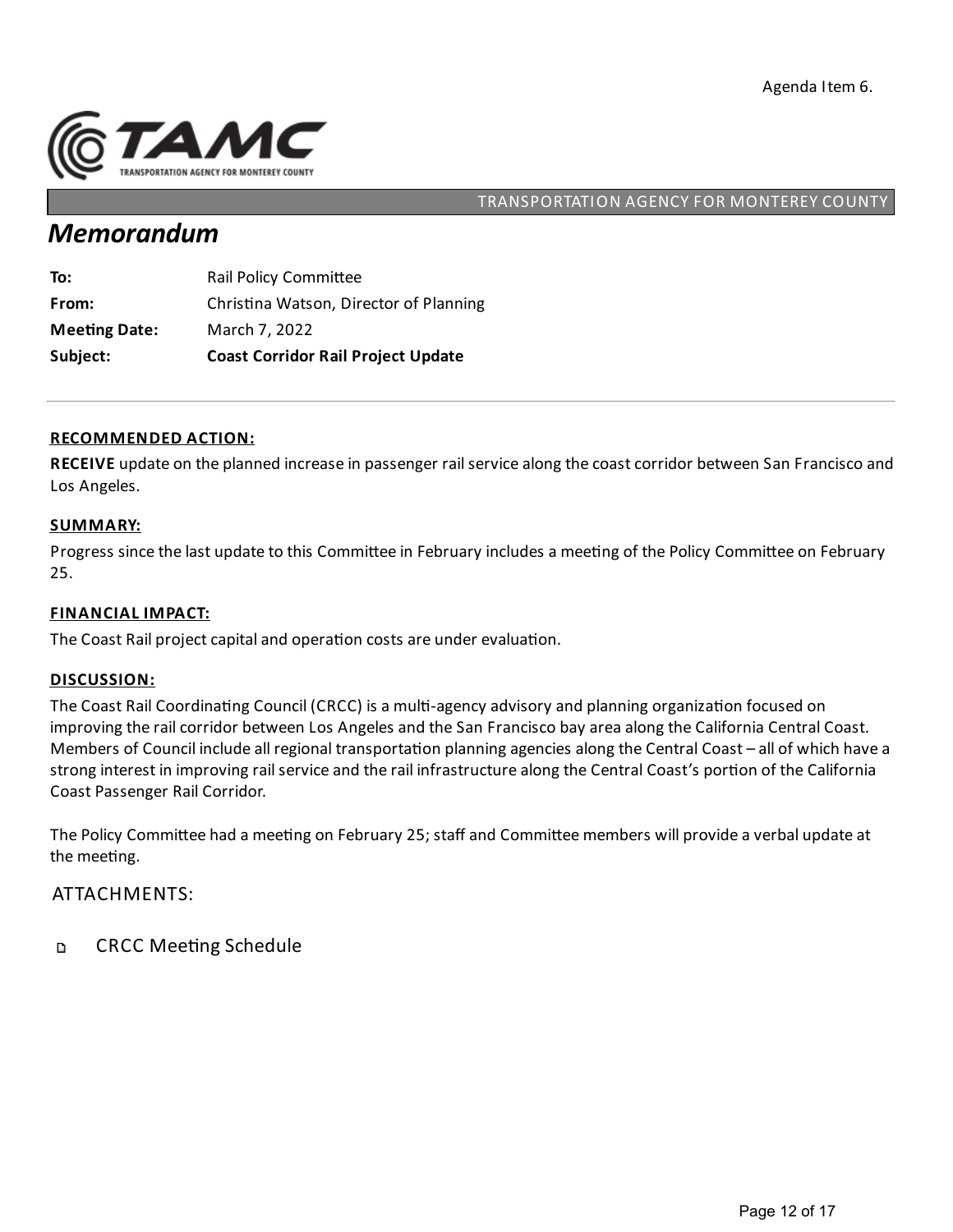

# 2022 Meeting Schedule

*Updated 1/3/22 (subject to change)*

| <b>WORKING GROUP MEETING</b><br>Friday, January 21, 2022   | Teleconference   | 8:30-9:30   |
|------------------------------------------------------------|------------------|-------------|
| <b>POLICY MEETING</b><br>Friday, February 25, 2022         | Teleconference*  | 8:30-10:00* |
| <b>WORKING GROUP MEETING</b><br>Friday, March 18, 2022     | Teleconference   | 8:30-9:30   |
| <b>WORKING GROUP MEETING</b><br>Friday, April 15, 2022     | Teleconference   | 8:30-9:30   |
| <b>POLICY Meeting</b><br>Friday, May 20, 2022              | Monterey*        | 8:30-10:00* |
| <b>WORKING GROUP MEETING</b><br>Friday, June 17, 2022      | Teleconference   | 8:30-9:30   |
| <b>WORKING GROUP MEETING</b><br>Friday, July 15, 2022      | Teleconference   | 8:30-9:30   |
| <b>POLICY MEETING</b><br>Friday, August 19, 2022           | Santa Barbara*   | 8:30-10:00* |
| <b>WORKING GROUP MEETING</b><br>Friday, September 16, 2022 | Teleconference   | 8:30-9:30   |
| <b>WORKING GROUP MEETING</b><br>Friday, October 21, 2022   | Teleconference   | 8:30-9:30   |
| <b>POLICY MEETING</b><br>Friday, November 18, 2022         | San Luis Obispo* | 8:30-10:00* |
| <b>WORKING GROUP MEETING</b><br>Friday, December 9, 2022   | Teleconference   | 8:30-9:30   |

\* We may try to hold CRCC Policy Meetings in person, but this will depend on current public health requirements as well as in-person participation. If virtual, meetings will take place from 8:30-10:00am.

Additional meeting(s) may be added subject to need.

- 1. Most meetings are scheduled for the 3rd Friday of the month. If significant conflicts occur, it is rescheduled.
- 2. Policy meetings occur 4-5 times per year; Working Group meetings are monthly teleconference meetings.
- 3. Meetings will be canceled one month in advance as necessary

Contact: Anna Devers 805-781-4219, [adevers@slocog.org](mailto:adevers@slocog.org)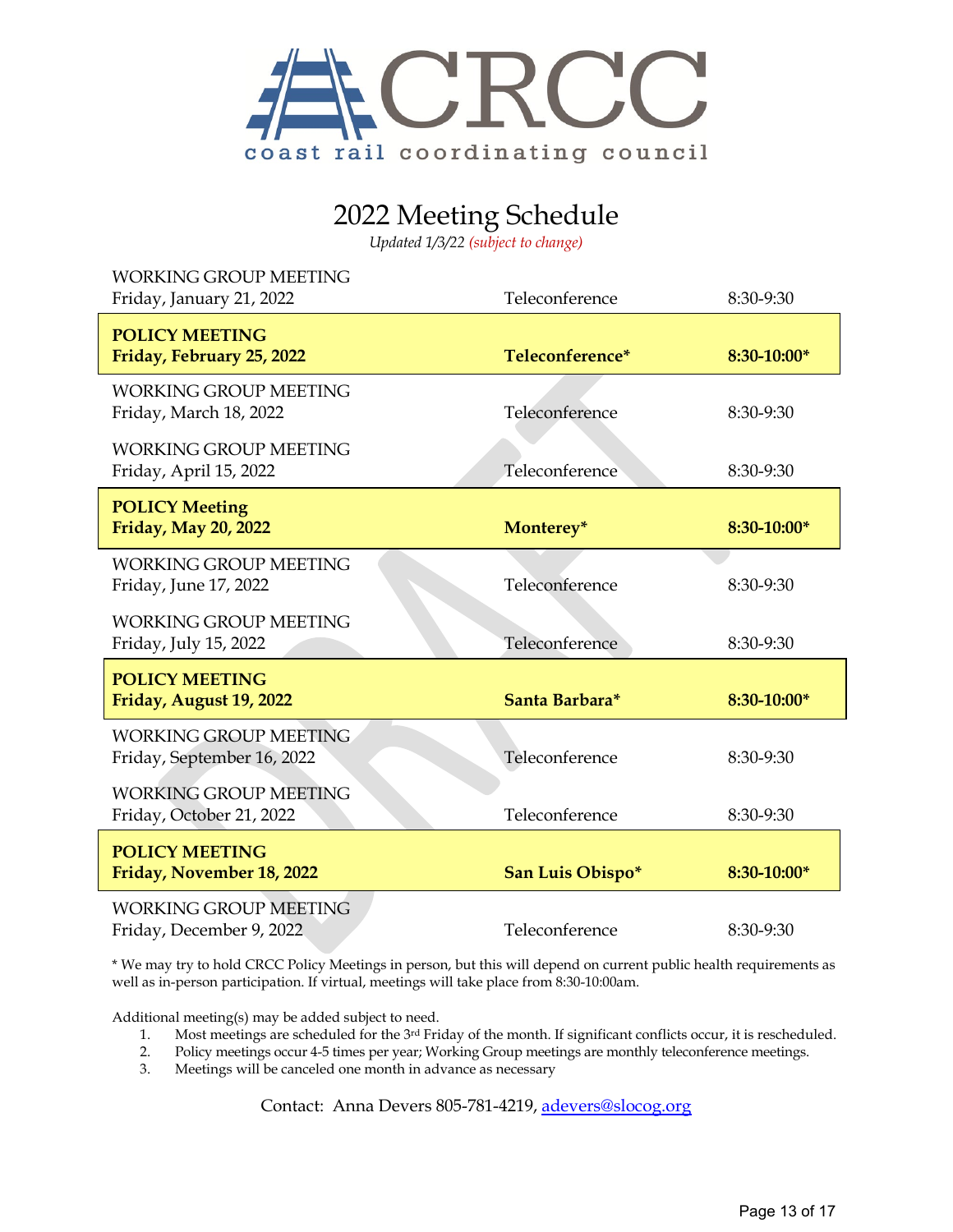

# *Memorandum*

| Subject:             | <b>Return to In-person Meetings</b>    |
|----------------------|----------------------------------------|
| <b>Meeting Date:</b> | March 7, 2022                          |
| From:                | Christina Watson, Director of Planning |
| To:                  | <b>Rail Policy Committee</b>           |

#### **RECOMMENDED ACTION:**

**DISCUSS** how to conduct future Committee meetings.

#### **SUMMARY:**

It is recommended that the Committee discuss how and where to conduct future in-person meetings, in light of the fact that the COVID-19 pandemic state of emergency declared by Governor Newsom, allowing the Transportation Agency Board of Directors and Committees to meet remotely, will expire on March 31, 2022.

#### **FINANCIAL IMPACT:**

None.

#### **DISCUSSION:**

On March 12, 2020, Governor Newsom issued Executive Order N-25-20, which enhanced State and Local Governments ability to respond to COVID-19 Pandemic based on Guidance for Gatherings issued by the California Department of Public Health. The Executive Order specifically allowed local legislative bodies to hold meetings via teleconference and to make meetings accessible electronically, in order to protect public health. That order expired on September 30, 2021.

On September 16, 2021, Governor Newsom signed AB 361. This legislation amends the Brown Act to allow meeting bodies subject to the Brown Act to meet via teleconference during a proclaimed state of emergency, rather than under the Brown Act's prior more narrow rules for participation in a meeting by teleconference. AB 361 provides that if a state or local health official recommends social distancing, the TAMC Board of Directors and its Committees may meet remotely, provided that within 30 days of the first meeting after September 30, and every 30 days thereafter, the Board of Directors finds that 1) the Governor's proclaimed state of emergency is still in effect; 2) the Board of Directors has reconsidered the circumstances of the state of emergency, and 3) the state of emergency continues to directly impact the ability of the members to meet in person.

The Governor's state of emergency declaration will expire on March 31, 2022. Staff recommends that the Committee discuss how to conduct future meetings pursuant to the Brown Act, in the scenario that the declaration is not extended.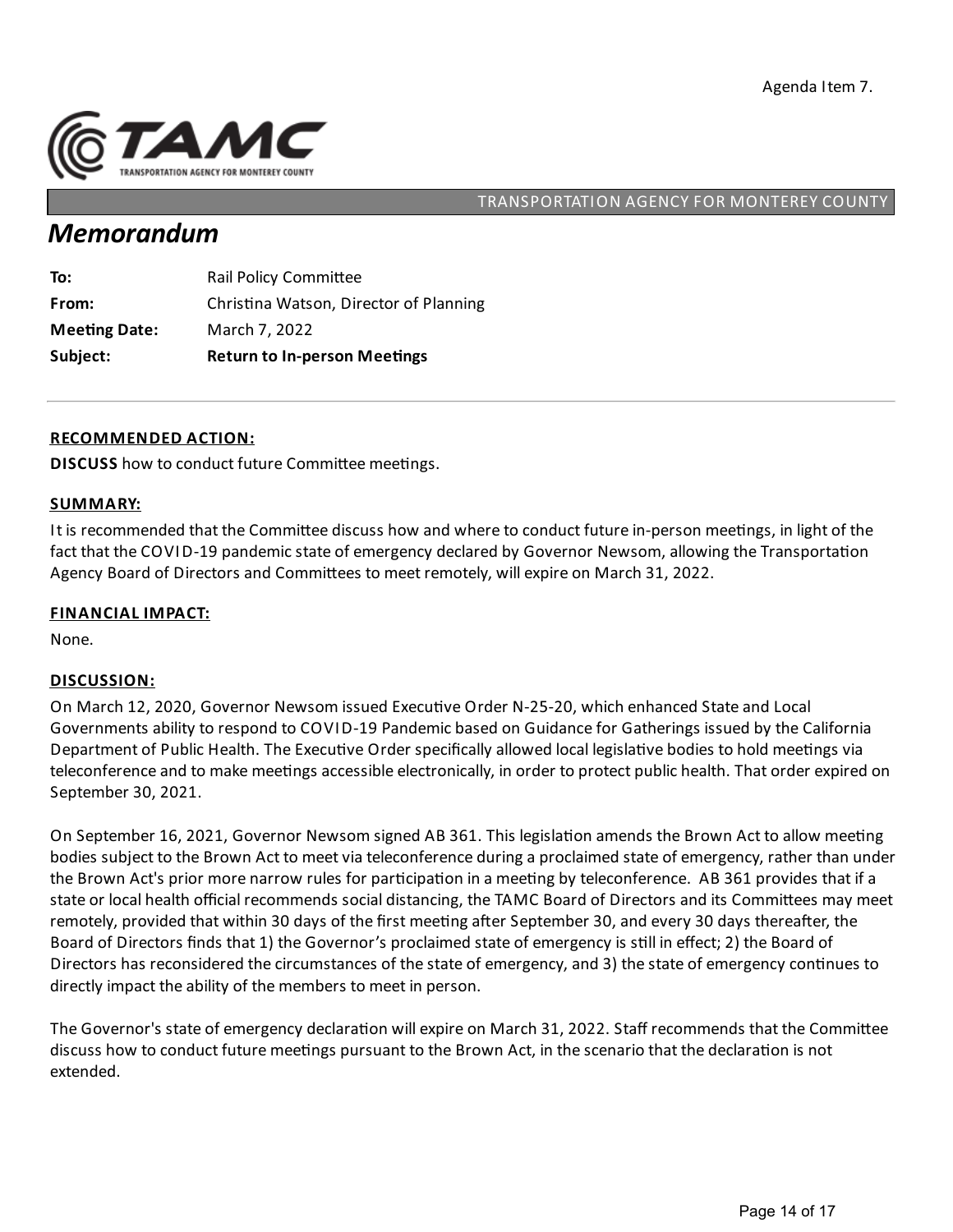

# *Memorandum*

| Subject:             | Correspondence                         |
|----------------------|----------------------------------------|
| <b>Meeting Date:</b> | March 7, 2022                          |
| From:                | Christina Watson, Director of Planning |
| To:                  | <b>Rail Policy Committee</b>           |

#### **RECOMMENDED ACTION:**

**RECEIVE** correspondence attached online.

#### **WEB ATTACHMENTS:**

- February 9, 2022 letter from Assembly Member Mark Stone, re: Support for [Pajaro/Watsonville](https://tamcmonterey.sharepoint.com/:b:/g/EcJrh4Fqw3VGqk9MZSclEEcBtOaCfBoH8YMl-WH2Ji3MmQ?e=lMcctK) Multimodal Transit Hub Project
- February 11, 2022 letter from Dawn Crummie, Interim CEO/General Manager, Santa Cruz Metro, re: Support for [Pajaro/Watsonville](https://tamcmonterey.sharepoint.com/:b:/g/Eci8tnCHoHBMr0mc1Exn6LwBiAWRxNlJaqP3TbXG60fHog?e=Tn6Xvj) Multimodal Transit Hub Project
- February 14, 2022 letter from Mary Adams, Chair, Monterey County Board of Supervisors, re: Support for [Pajaro/Watsonville](https://tamcmonterey.sharepoint.com/:b:/g/EX4NO8qzW_BDp2nGVK0VpPEB5mIuPo8UL9XbkwiLLgfV0g?e=EJ8sft) Multimodal Transit Hub Project
- February 14-15, 2022 email correspondence between Mr. Brad Tarp, property owner, and Michael Zeller, Director of Programming and Project Delivery, re: 320 W. Market Street
- February 15, 2022 letter from Carl Sedoryk, MST General Manager/CEO, re: Support for [Pajaro/Watsonville](https://tamcmonterey.sharepoint.com/:b:/g/ESP5S5jZFslIgepSONPEsOUBI2pqUfPj_rvNrLnETSTTSg?e=PPNBD8) **Multimodal Transit Hub Project**
- February 15, 2022 letter from Maura F. Twomey, Association of Monterey Bay Area Governments, re: Support for [Pajaro/Watsonville](https://tamcmonterey.sharepoint.com/:b:/g/EW8dnsHd1NFNkcwfvJ_mbvcBbk1SvBJzjiqPqjwMYypdBA?e=uYUGUL) Multimodal Transit Hub Project
- February 17, 2022 email from Chair Mike LeBarre to Mr. Brad Tarp, re: 320 W. Market Street
- February 17, 2022 letter from Shaz Roth, President/CEO, Pajaro Valley Chamber of Commerce and Agriculture, re: Support for [Pajaro/Watsonville](https://tamcmonterey.sharepoint.com/:b:/g/EaoNjmZebe9HkYceB6IPgvoBNAKipkMU7l9hxcCLOq907w?e=XO0S5p) Multimodal Transit Hub Project
- February 19, 2022 letter from Jimmy Panetta, Member of Congress, re: Support for [Pajaro/Watsonville](https://tamcmonterey.sharepoint.com/:b:/g/Ec6heoeEYgpOt_ATvpZjGe4B4RGRcUe_QbeoV3xeFIM_Mw?e=oAHpqg) **Multimodal Transit Hub Project**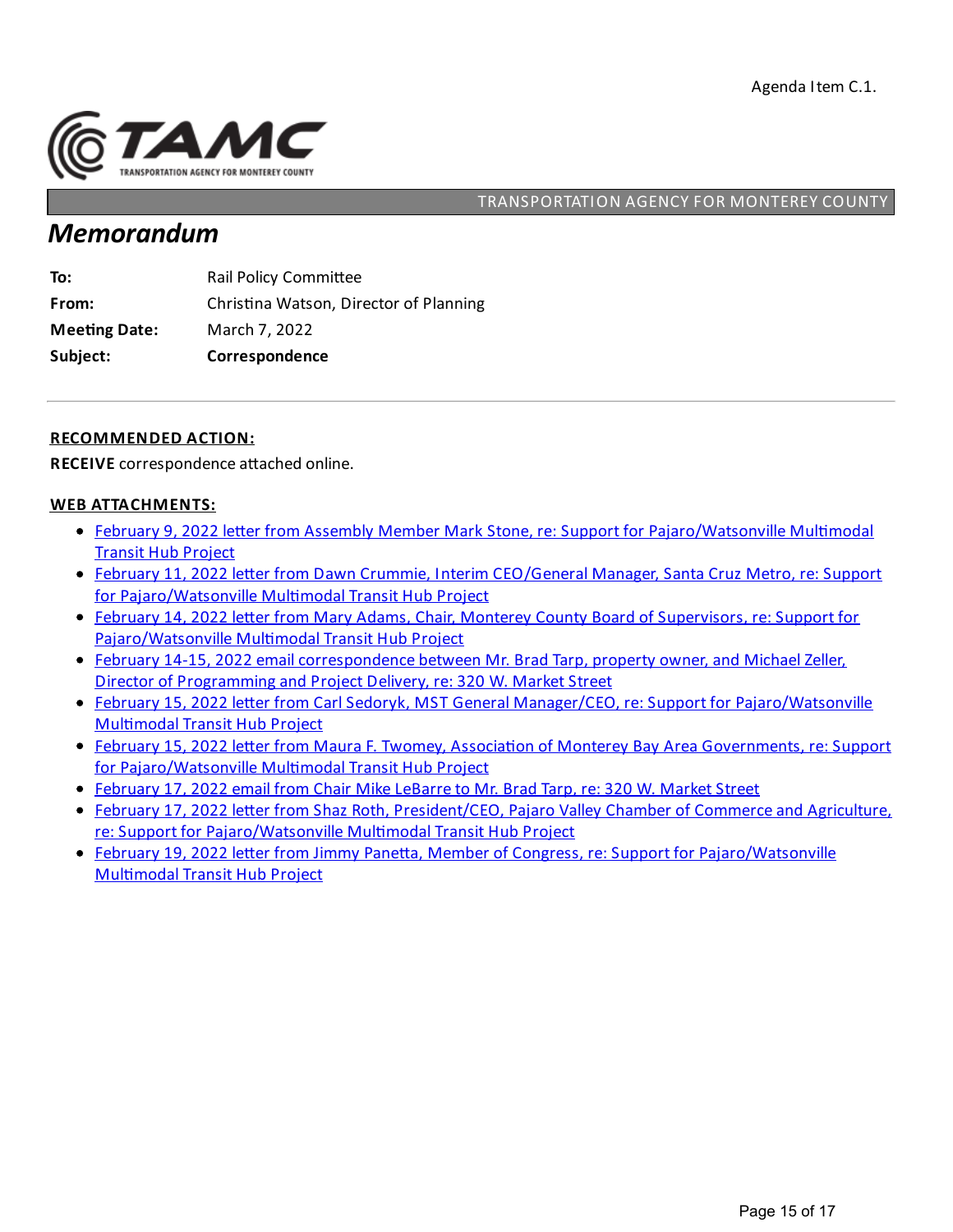

# *Memorandum*

| To:                  | <b>Rail Policy Committee</b>           |
|----------------------|----------------------------------------|
| From:                | Christina Watson, Director of Planning |
| <b>Meeting Date:</b> | March 7, 2022                          |
| Subject:             | <b>Reports</b>                         |

#### **RECOMMENDED ACTION:**

**RECEIVE** reports attached online.

#### **WEB ATTACHMENTS:**

Capitol Corridor monthly report for [December](https://tamcmonterey.sharepoint.com/:b:/g/EcMu56cvT_RFkVr-lXYsMR8BCna-_Yscd4CqjIFK6MIwuQ?e=jG6B6f) 2021